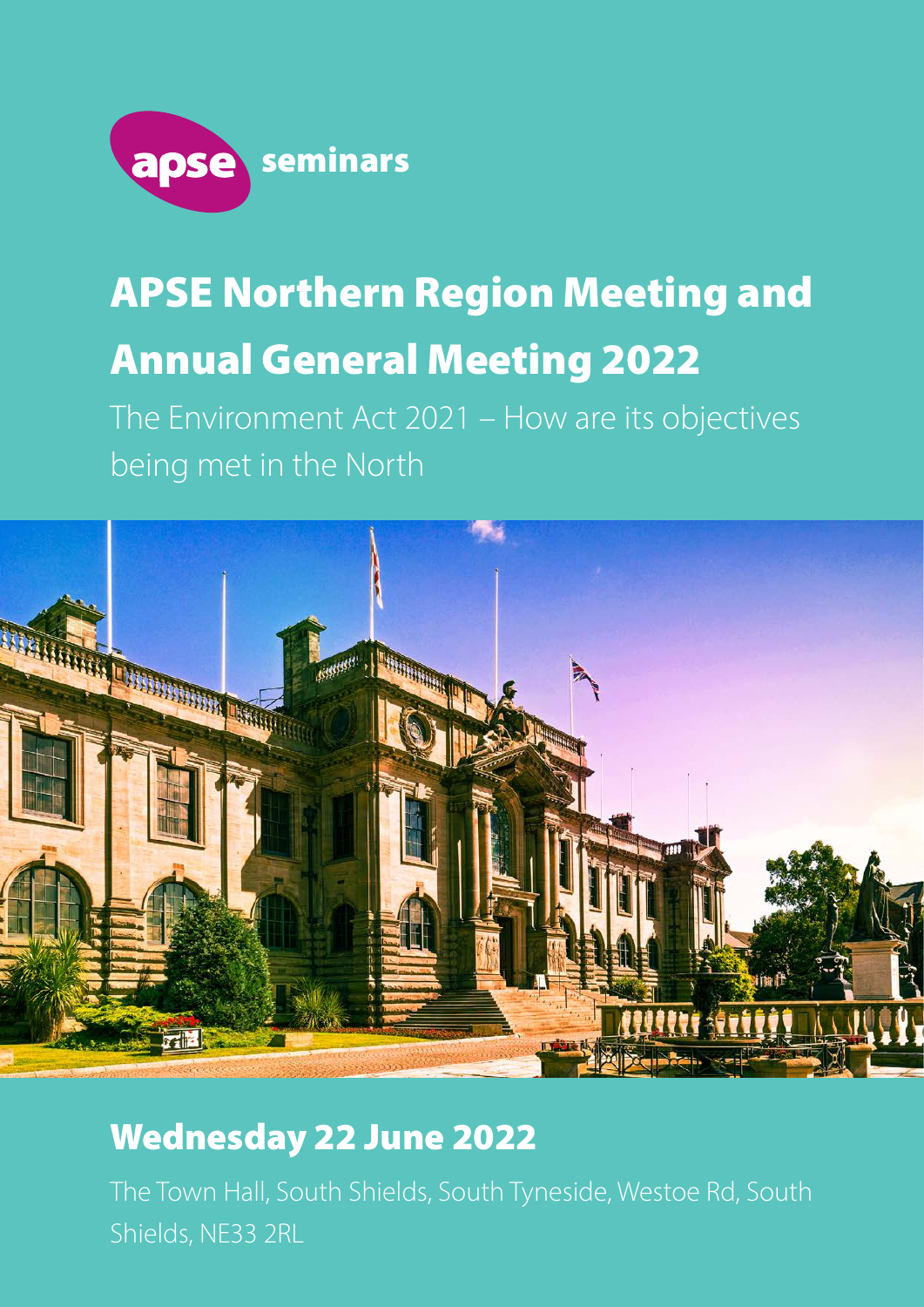## Programme

#### 10:00 Session One

#### **Just what does the Environment Act hope to achieve?**

- A summary of the key points
- Key roles for local authorities

#### **Wayne Priestley, APSE Principal Advisor**

#### **The Deposit Return Scheme – what it could mean for English Local Authorities.**

- What is a deposit Return Scheme?
- The Scottish experience.
- Implications for an English Deposit Return Scheme

#### **Mo Baines APSE Deputy Chief Executive**

#### **Taking an holistic approach to improving the environment of Middlesbrough**

- Middlesbrough Council "Green Strategy"
- Collaboration (developing teams to meet the needs of Middlesbrough's environment)
- Successes and future plans

#### **Craig Coverdale, Environment Services Manager, Middlesbrough City Council**

#### *Audience question and answer session*

- 11:15 Coffee break
- 11:45 Session Two

#### **Managing council grasslands to increase biodiversity and address climate change.**

- Why develop a grassland management strategy?
- Changing public perceptions that 'tidy' is best.
- What we have achieved and future plans.

#### **Will Griffith Lancaster City Council**

#### **"Creating a Sustainable South Tyneside"**

- Declaring a Climate Change Emergency
- Our Sustainable South Tyneside Strategy
- Our journey so far covering our key innovative projects: Viking Energy Network, Hebburn Minewater and West Holborn Renewable Energy Network
- What's next for South Tyneside

#### **Mohsen Kohannejad – Construction and Technical Services Manager**

#### *Audience question and answer session*

#### 12:30 Annual General Meeting

The APSE Northern Region AGM will be your opportunity to have your say in APSE Northern representation to our National Council and other important business.

The APSE Northern Region audited accounts statement will also be presented to the meeting and round-up of the year's regional activity.

Please ensure your authority is represented at this meeting which is your chance to share in the governance of your APSE region.

#### 13:00 Networking Lunch

*An opportunity to meet with colleagues from other northern councils to discuss local government and reconnect after the long pandemic interlude.*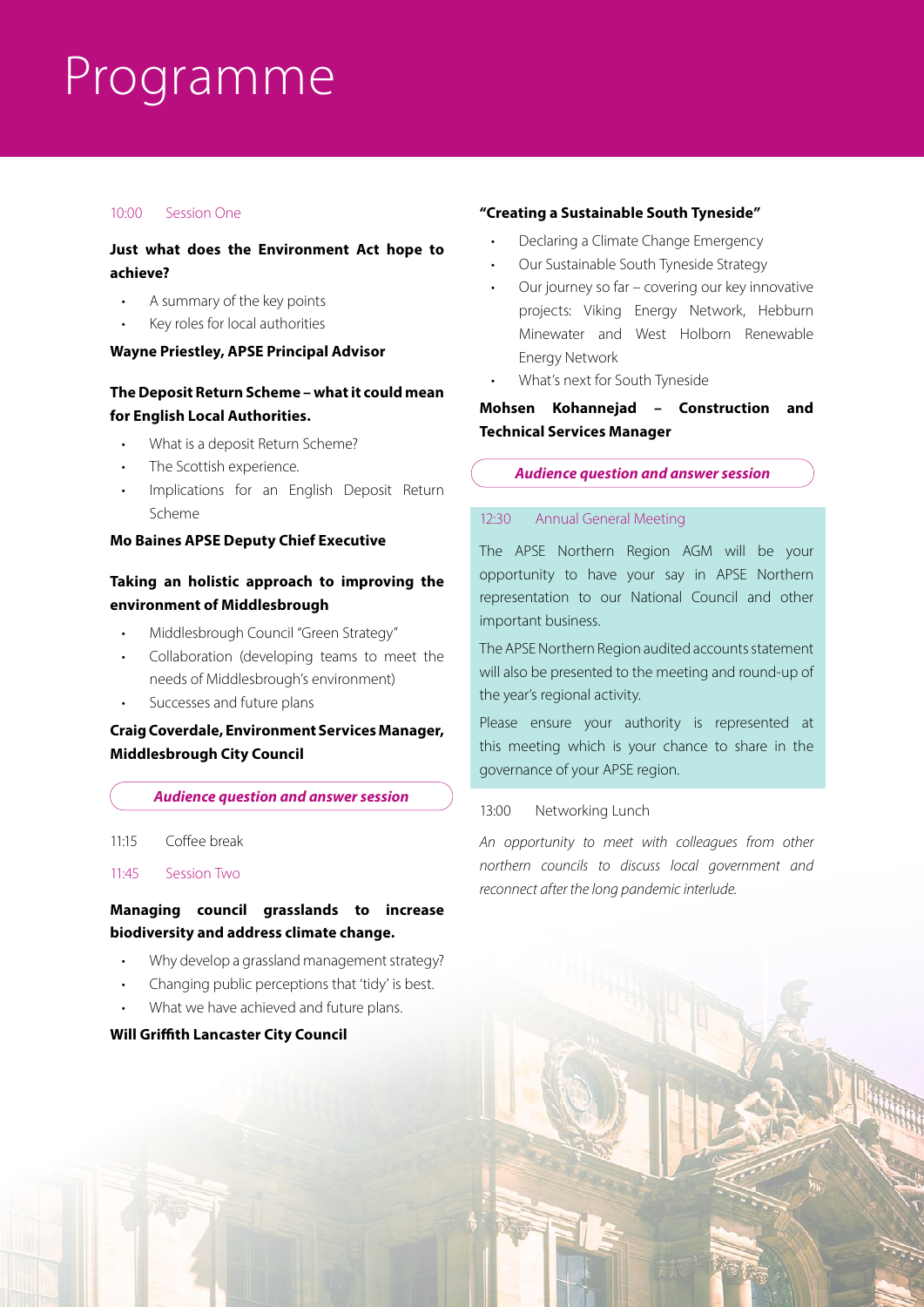# Seminar Objectives

## About the Seminar

This meeting is an ideal opportunity for officers, elected members and local authority partners and trade unions to hear how the aims and objectives of the Environment Act (2021) are being addressed by local authorities in the north of England.

The approaches highlighted are varied and cover the areas of waste, public realm, greenspaces, biodiversity and climate change.

We will be looking at how each of the presenting local authorities are responding to the challenges of the Act. Some are enhancing current service delivery, others are adopting fresh strategic approaches to existing assets, whilst others have adopted ground breaking and innovative technologies.

Deposit return schemes are already established in many countries where they are helping to tackle our throwaway culture and help protect our environment for generations to come. Although introduced in Scotland, England is yet to introduce such a scheme.

Delegates will hear about the detailed report APSE has published on the Scottish experience and the implications of introducing such a scheme in England.

Each of the presenters have an interesting and engaging story to tell, which means delegates will find a great deal of useful information to take away with them.

With many uncertainties facing local authorities, meetings such as this will help provide guidance and opportunities to speak with fellow colleagues about the challenges facing councils and hopefully ways in which solutions are being developed.

It is therefore the aim of the meeting to look to address how local authorities can go some way towards meeting the requirements of the Environment Act (2021), by hearing about the experiences of other local authorities and be presented with opportunities to ask questions about the implications of the Act and discover how local authority colleagues are dealing with these implications.

### Who should attend?

- Officers who have a responsibility for waste and street cleansing services, parks and greenspaces, climate change and energy.
- Those with responsibility for delivering corporate strategies
- Officers who are involved in delivering behavioural change/communications programmes.
- Anyone with an interest in community engagement and partnership development
- Elected members and officers with responsibility for waste services.

**This event is FREE for APSE Northern Region members.**

### Venue

**The Town Hall, South Shields, South Tyneside, Westoe Rd, South Shields, NE33 2RL**